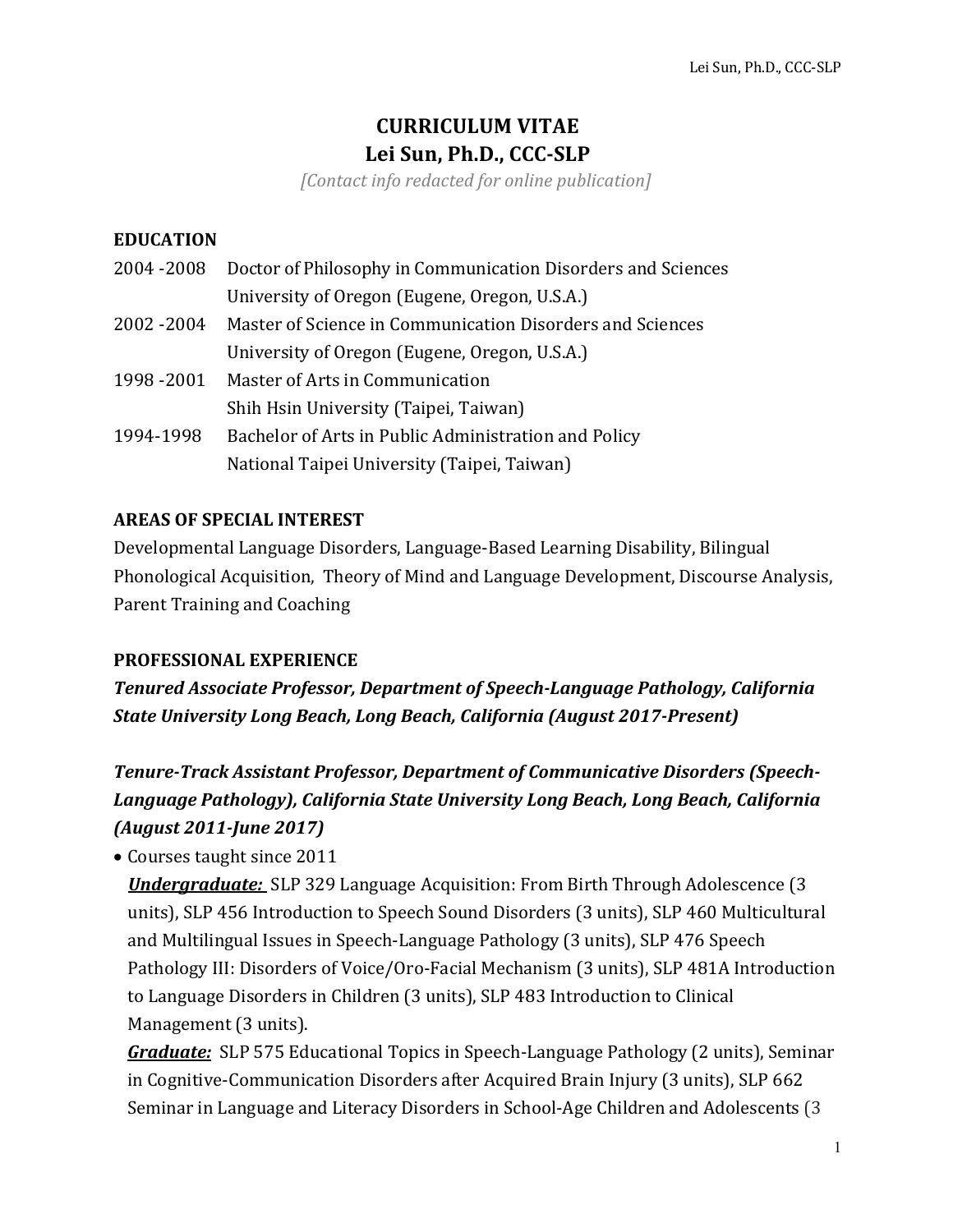units), SLP 663 Seminar in Preschool Language Disorders and Speech Sound Disorders (3 units).

- Supervise graduate students and clinical practicum (2 units each/6 hours a week): CD 669A Clinical Practice: Child-Adolescent Speech and Language Clinic (formally Children with Speech Sound Disorders), CD 669B Children with Autism Spectrum Disorders, CD 669C Language Delayed and Disordered Preschool and School-Age Children, CD 669 F Clinical Practice with Speech Motor Disorders, CD 669 J Clinical Practice: Adult Speech and Language Clinic (formally Clinical Practice with Language Disordered Adults), CD 669L Clinical Practice with Linguistically Different Clients
- Participate in scholarly research projects including publications and presentations.
- Advise graduate and undergraduate students.
- Direct master's thesis and serve on the thesis committee.
- Engage in department, college, and university governance and service.

# **Speech-Language Pathologist, Los Angeles Unified School District, Los Angeles,** *California (September 2009 – June 2011)*

• Provided speech/language assessment and intervention for preschoolers and school-age children with developmental language/speech disorders.

## **Part-Time Instructor, Department of Communicative Disorders, California State** *University Long Beach. Long Beach, California*

• Seminar in Language Disorders in Children (*Graduate-Level course*), Fall 2009 (Co-taught with Dr. Geraldine Wallach).

# *Graduate Teaching Fellow, Communication Disorders and Sciences Program, University of Oregon, Eugene, Oregon*

• Introduction of Language Development (*Undergraduate & Post-Baccalaureate course*), Fall 2006.

## *Teaching Assistant, Communication Disorders and Sciences Program, University of Oregon, Eugene, Oregon*

- Introduction of Language Development (*Undergraduate & Post-Baccalaureate course*), Fall 2004 and Fall 2005.
- School-Age Language Development and Disorders (*Graduate-Level course*), Winter 2005.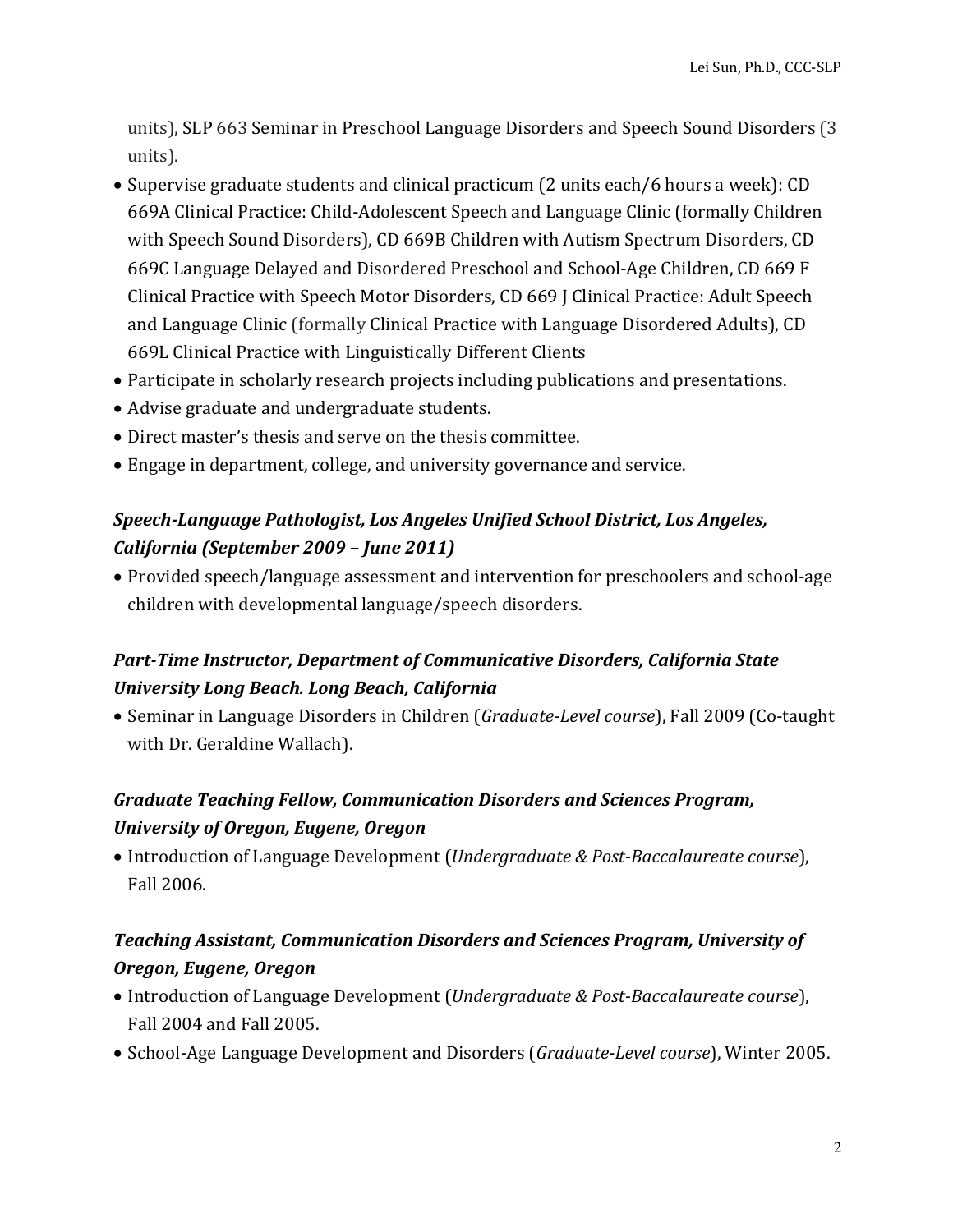**Research Assistant, Communication Disorders and Sciences Program, University of** *Oregon, Eugene, Oregon*

## **GRANTS/AWARDS (FUNDED)**

| 2020 Spring | Sabbatical                                                                 |
|-------------|----------------------------------------------------------------------------|
| 2020 Spring | CHHS Lottery Award (Therapy materials and essential items for CSULB        |
|             | Speech and Language Clinic) (\$8609.25)                                    |
| 2019 Fall   | CSU Chancellor Office special funding for Speech-Language Pathology        |
|             | Program (\$33,3333) (Submitted as SLP Department Chair)                    |
| 2019        | American Speech-Language-Hearing Association (ASHA) Projects on            |
|             | Multicultural Activities (\$7000) (Co-PI: Dr. Pei-Fang Hung, Department of |
|             | Speech-Language Pathology)                                                 |
| 2019 Spring | ORSP Multidisciplinary Research Grants, California State University Long   |
|             | Beach (\$14836) (Co-PI: Dr. Nancy Hall, Department of Linguistics)         |
| 2019 Spring | HOGAR (Hispanic Opportunities for Graduate Access and Retention) Faculty   |
|             | Grant, California State University Long Beach (\$4000)                     |
|             | (Co-PI: Dr. Pei-Fang Hung, Department of Speech-Language Pathology)        |
| 2019 Spring | Professor Around the World (PAW) (\$2250)                                  |
| 2019 Spring | CHHS Lottery Award (Standardized tests for CSULB Speech and Language       |
|             | Clinic) (\$8720)                                                           |
| 2018-2019   | CHHS Graduate Student Excellence Funds (Carley Crandall, \$784)            |
| $2014 -$    | Faculty Research, Scholarship and Creative Activities, California State    |
|             | University Long Beach (3-unit reassigned time in Spring 2015, Spring 2016, |
|             | Spring 2017, Spring 2018, Spring 2019, Fall 2019, Fall 2020, Spring 2021,  |
|             | <b>Spring 2022)</b>                                                        |
| 2015-2016   | HOGAR (Hispanic Opportunities for Graduate Access and Retention) Faculty   |
|             | Grant, California State University Long Beach (\$5000)                     |
|             | (Co-PI: Dr. Pei-Fang Hung, Department of Speech-Language Pathology)        |
| 2014-2016   | Ethics Research, Ukleja Center for Ethical Leadership, California State    |
|             | University Long Beach (\$2000)                                             |
| 2014-2015   | ORSP Multidisciplinary Research Award, California State University Long    |
|             | Beach (\$8,637) (Co-PI: Dr. Kristina Lopez, School of Social Work)         |

# **RESEARCH GRANTS (NOT FUNDED)**

| 2016   | National Institute on Deafness and Other Communication Disorders |
|--------|------------------------------------------------------------------|
| Spring | (NIDCD) Early Career Research (ECR) Award (R21)                  |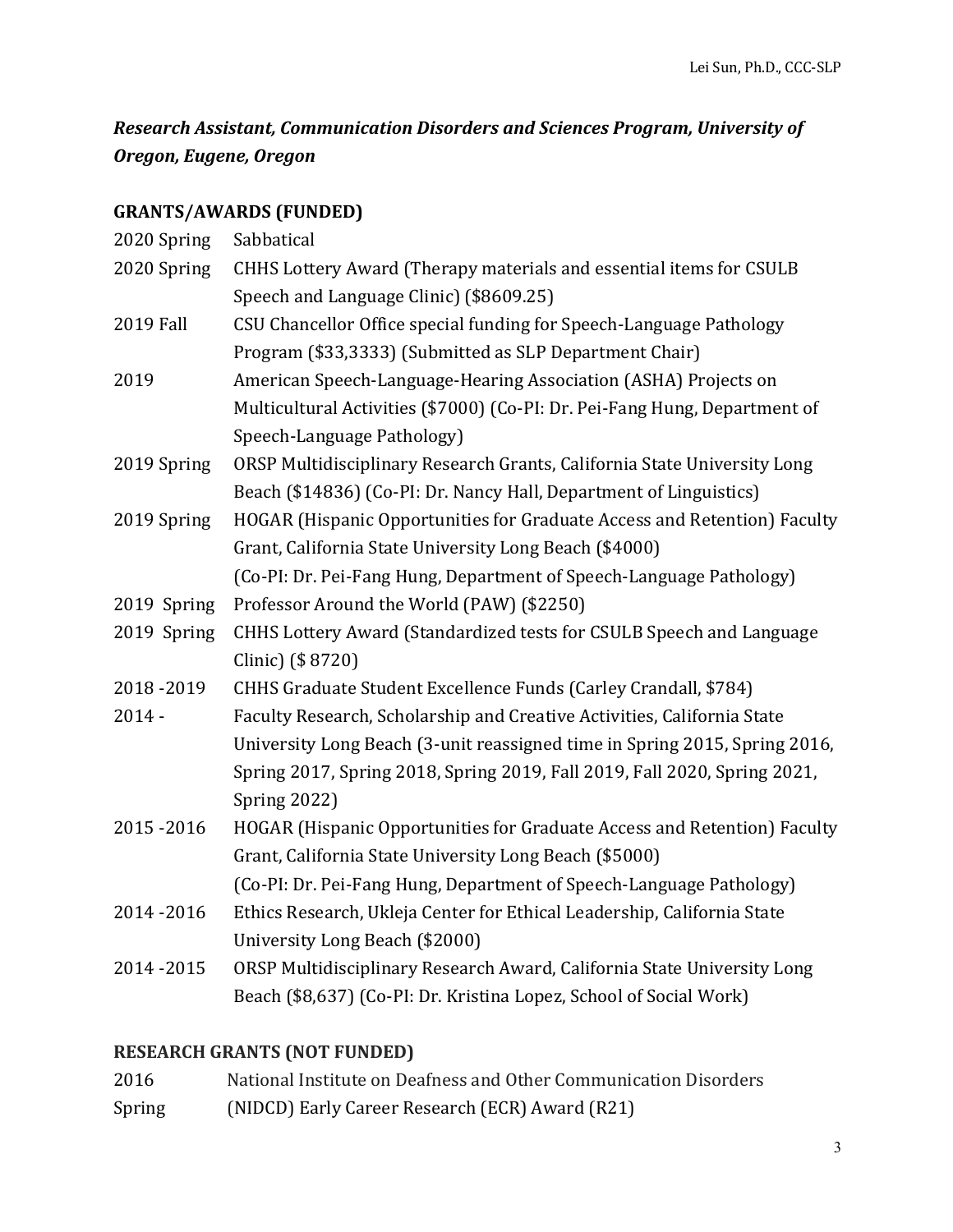**Project title:** The effectiveness of parent training and coaching in toddlers with developmental delays: A collaborative work between speech-language pathology and social work *Co-I: Kristina Lopez, Assistant Professor, School of Social Work, Arizona State University*

### **PROFESSIONAL SCHOLARLY SERVICE**

| 2021 Spring Reviewer, ASHA's 2021 Conference Topic Committee on Equity, Inclusion |
|-----------------------------------------------------------------------------------|
| and Influences of Cultural and Linguistic Diversity                               |

- 2017 Spring Reviewer, ASHA's 2017 Conference Topic Committee on Language in Infants, Toddlers, and Preschoolers
- 2016 Fall Ad-Hoc Reviewer, Reading and Writing
- 2016 Spring Reviewer, ASHA's 2016 Conference Topic Committee on Autism Spectrum **Disorders**
- 2014 -2016 Coursework reviewer, Speech-Language Pathology and Audiology & Hearing Aid Dispensers Board
- 2010- Ad-Hoc Reviewer, Language, Speech, and Hearing Services in Schools

### **CERTIFICATIONS**

- 2019- Certified SPEAK OUT! & LOUD Crowd! provider (Parkinson's Voice Project)
- 2010- Certificate of Clinical Competence in Speech-Language Pathology, the American Speech-Language-Hearing Association
- 2010- California State Licensed Speech-Language Pathologist
- 2010- California Speech-Language Pathology Services Credential in Language, Speech, and Hearing

### **PROFESSIONAL ASSOCIATIONS**

- 2010- California Speech-Language Pathology Services Credential in Language, Speech, and Hearing
- 2010- Member, ASHA Special Interest Group1: Language Learning and Education
- 2010- Member, California Speech-Language-Hearing Association
- 2002- Member, American Speech-Language-Hearing Association

### **PUBLICATIONS**

LaPointe, L., & Stierwalt, J. (2019). Pragmatics and discourse. (P-F. Hung & L. Sun Trans.). *Aphasia and related neurogenic language disorders.* (5th ed., pp. 124-134). New York,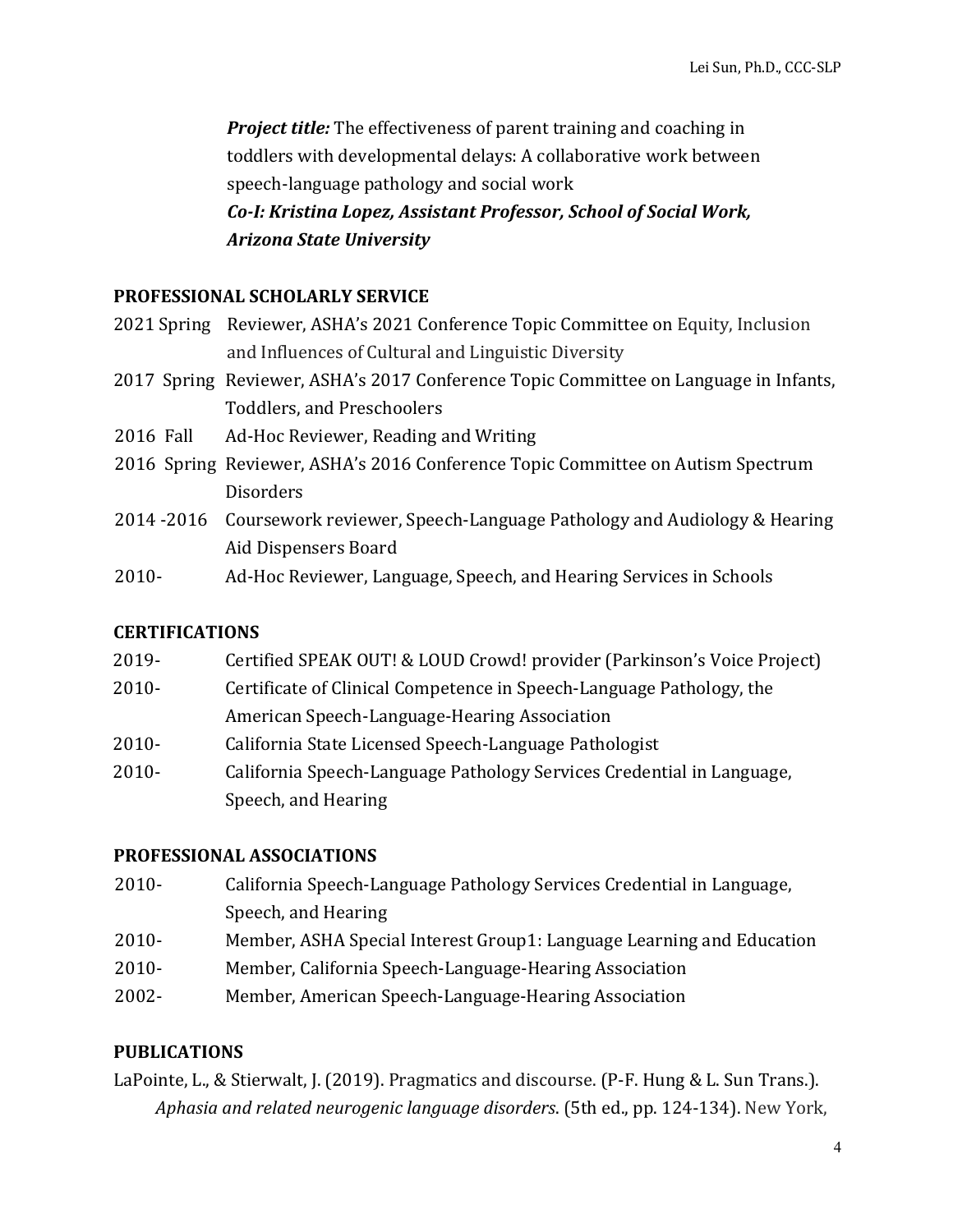NY: Thieme Medical Publishers Inc.

- LaPointe, L., & Stierwalt, J. (2019). Syntax and linguistic-based approaches. (P-F. Hung & L. Sun Trans.). *Aphasia and related neurogenic language disorders*. (5th ed., pp. 113-123). New York, NY: Thieme Medical Publishers Inc.
- LaPointe, L., & Stierwalt, J. (2019). Acquired impairments of reading and writing. (P-F. Hung & L. Sun Trans.). *Aphasia and related neurogenic language disorders.* (5th ed., pp. 100-112). New York, NY: Thieme Medical Publishers Inc.
- LaPointe, L., & Stierwalt, J. (2019). Comprehension. (P-F. Hung & L. Sun Trans.). *Aphasia* and related neurogenic language disorders. (5th ed., pp. 90-99). New York, NY: Thieme Medical Publishers Inc.
- Sun, L. (2019). Speech sound remediation. In J. Ostergren. *Speech-Language Pathology* assistants: A resource manual (2nd ed., pp. 361-386). San Diego, CA: Plural Publishing.
- Sun, L., & Hung, P-F. (2018). School-based speech-language pathologists clinical decisionmaking processing the state of California. *Journal of Speech Pathology & Therapy.* 3(2). DOI: 10.4172/2472-5005.1000133
- Sun, L. (2014). Speech sound remediation. In J. Ostergren. *Speech-Language Pathology assistants: A resource manual* (pp.355-379). San Diego, CA: Plural Publishing.
- Sun, L., & Wallach, G. (2014). Language Disorders Are Learning Disabilities: Challenges on the Divergent and Diverse Paths to Language Learning Disability. *Topics in Language Disorders*. *34*(1), 25-38. DOI: 10.1097/TLD.0000000000000005
- Sun, L., & Wallach, G. (2013). Adolescent Literacy: Looking Beyond Core Language Learning Deficits. *Perspectives on Language Learning and Education.* 20(2), 57-66. https://doi.org/10.1044/lle20.2.57
- Sun, L., & Nippold, M. (2012). Narrative writing in children and adolescents: Examining the literate lexicon. *Language, Speech, and Hearing Services in Schools.* 43, 2-13. DOI: 10.1044/0161-1461(2011/10-0099)
- Nippold, M., & Sun, L. (2010). Expository writing in children and adolescents: A classroom assessment tool. *Perspectives on Language Learning and Education*, 17, 100-107. https://doi.org/10.1044/lle17.3.100
- Nippold, M., & Sun, L. (2008). Knowledge of morphologically complex words: A developmental study of older children and young adolescents. *Language, Speech, and Hearing Services in School, 39, 365-373. https://doi.org/10.1044/0161-*1461(2008/034)

#### **PEER-REVIEWED PROFESSIONAL PRESENTATIONS** (student\*)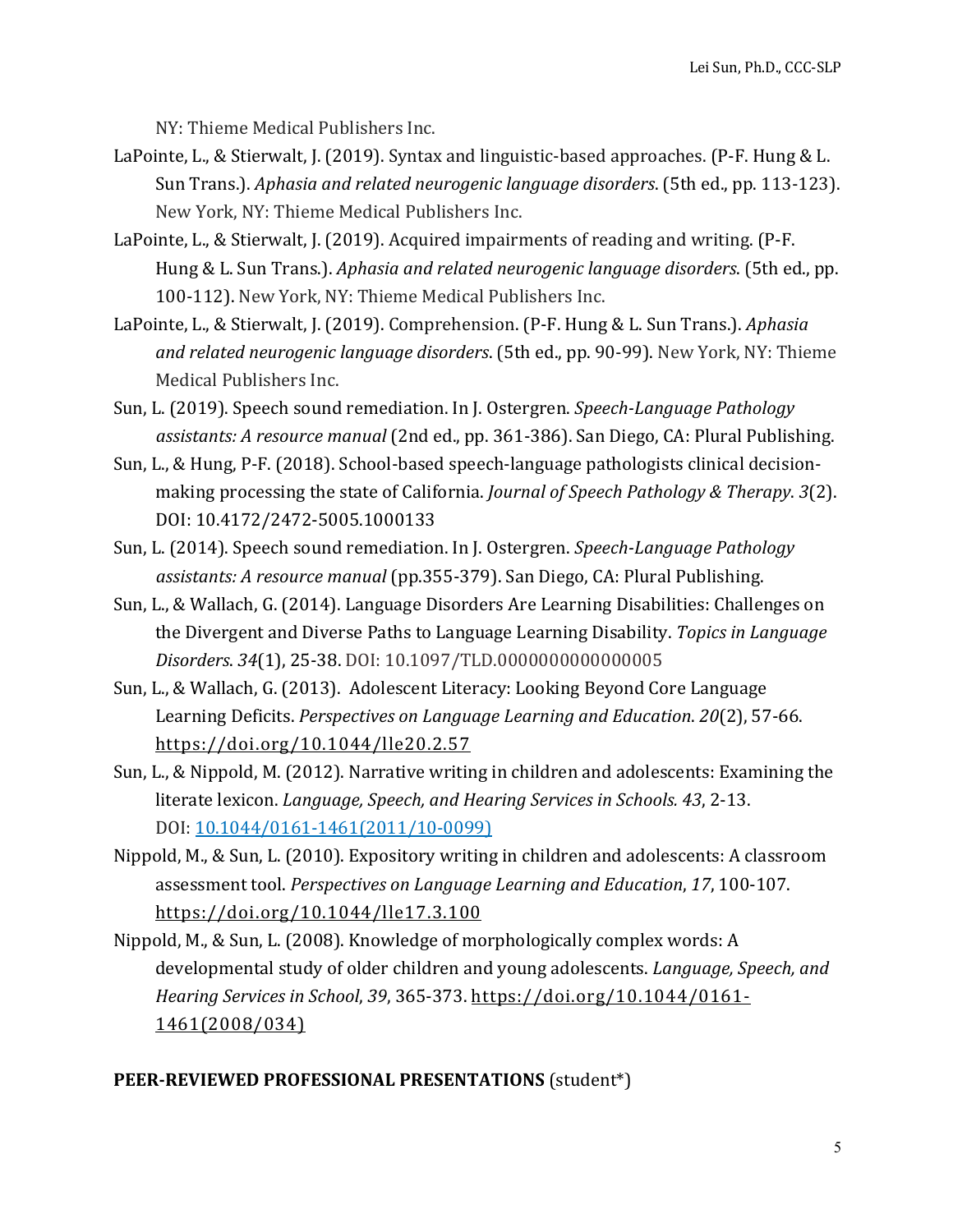- Flores, S.,\* Alam, S.,\* Hall, N., & Sun, L. (2021, April). Early Bilingual Acquisition of Spanish and English R sounds. National Conferences on Undergraduate Research (NCUR 2021), Virtual Conference.
- Cortez, A.,\* Nguyen, V.,\* Shiferaw, S.,\* Hall, N., & Sun, L. (2021, April). Early Bilingual Acquisition of Spanish and English /l/. National Conferences on Undergraduate Research (NCUR 2021), Virtual Conference.
- Hung, P-F., Brock, K., Sun, L., & Hanson, J. (2021, March). *SLP's Current Practice on ACC and Bilingual Aphasia: Suggestions Based on a Survey Study.* A 90- minute seminar presented at the annual conference of the California Speech-Language-Hearing Association, Virtual Conference.
- Sun, L., & Hung, P-F. (2019, November). Confidence Level and Ethical Clinical Decision-*Making: A Survey Study of School-Based SLPs' Practices in California. A one-hour* seminar presented at the annual conference of the American Speech-Language-Hearing Association, Orlando, FL.
- Orozco, V.,\* & Sun, L. (2019, March). *Accessing SLP services for children with ASD: Perspectives from Latino emergent bilingual parents.* A 90- minute seminar presented at the annual conference of the California Speech-Language-Hearing Association, Pasadena, CA.
- Johnson, D.,  $* \&$  Sun, L. (2019, March). *The perceived roles of SLPs, reading specialists, and general education teachers in reading intervention.* A 90- minute seminar presented at the annual conference of the California Speech-Language-Hearing Association, Pasadena, CA.
- Hung, P-F., & Sun, L. (2019, March). *Go beyond classroom learning: Benefits and challenges of* a short-term study abroad program in SLP. A 90- minute seminar presented at the annual conference of the California Speech-Language-Hearing Association, Pasadena, CA.
- Hall, N., Sun, L., Godinez, B.,\* Orellana, I.,\* Villegas, C.,\* & Walsh, M.\* (2019, March). *Development of Liquid Sounds in Spanish-English Bilingual Children.* A poster session presented at the annual conference of the California Speech-Language-Hearing Association, Pasadena, CA.
- Hung, P-F., & Sun, L. (2018, November). *Semantic-based intervention in bilingual individuals with aphasia: Treatment considerations.* A one-hour seminar presented at the annual conference of the American Speech-Language-Hearing Association, Boston, MA.
- Sun, L., & Hung, P-F. (2018, November). *Incorporate ethics & EBP in the clinical decisionmaking process: A survey of school-based SLPs in California.* A one-hour seminar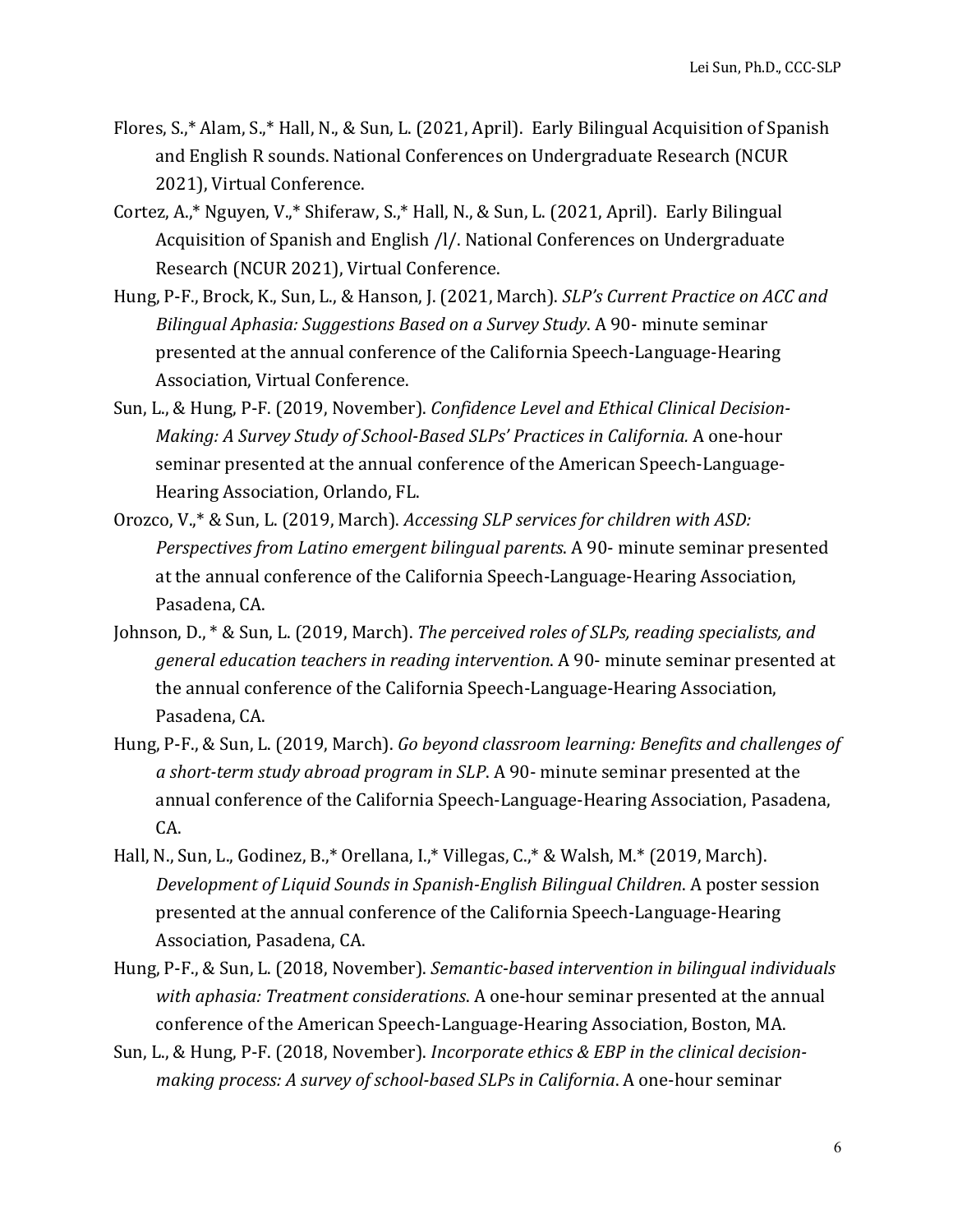presented at the annual conference of the American Speech-Language-Hearing Association, Boston, MA.

- Sun, L., & Hung, P-F. (2018, March). *Ethics and EBP in clinical practice: A survey on schoolbased SLP's decision-making process in California.* A 90- minute seminar presented at the annual conference of the California Speech-Language-Hearing Association, Sacramento, CA.
- Hung, P-F., & Sun, L. (2018, March). *Semantic-based language intervention in bilingual individuals with aphasia: Treatment considerations and cross-linguistic transfer effect.* A 90- minute seminar presented at the annual conference of the California Speech-Language-Hearing Association, Sacramento, CA.
- Sun, L., & Burton, D. (2017, November). WHO-ICF based tom intervention: Combining *thought bubbles & personal narratives for young adults with ASD.* A one-hour seminar presented at the annual conference of the American Speech-Language-Hearing Association, Los Angeles, CA.
- Sun, L., Schenkelberg, B., & Gomez-Tydor, K. (2017, November). *Parent coaching works!* Linguistic & nonlinguistic changes in nonverbal toddlers and their Spanish-speaking *parents*. A poster session presented at the annual conference of the American Speech-Language-Hearing Association, Los Angeles, CA.
- Hung, P-F., & Sun, L. (2017, November). *Semantic-based language intervention in four* bilingual individuals with aphasia: Treatment considerations & cross-linguistic transfer *effect*. A one-hour seminar presented at the annual conference of the American Speech-Language-Hearing Association, Los Angeles, CA.
- Hung, P-F., & Sun, L. (2017, November). *WHO-ICF orientated assessment for cognitivecommunication disorders: Examining discourse proficiency in individuals with TBI*. A poster session presented at the annual conference of the American Speech-Language-Hearing Association, Philadelphia, PA.
- Hung, P-F., & Sun, L. (2017, October). *Cross-Linguistic Transfer of Therapy Effect (CLTE)* in *Bilingual Individuals with Aphasia after Stroke.* A 75- minute seminar presented at the 94<sup>th</sup> Annual American Congress of Rehabilitation Medicine, Atlanta, GA.
- Hung, P-F., & Sun, L. (2017, March). *Discourse Deficits in Individuals with Traumatic Brain Injury* (TBI) and *Assessment Considerations*. A 90- minute seminar presented at the annual conference of the California Speech-Language-Hearing Association, Pasadena, CA.
- Hall, A., & Sun, L. (2017, March). *Utilize personal narratives to facilitate the development of tom* in school-age children with autism. A 90-minute seminar presented at the annual conference of the California Speech-Language-Hearing Association, Pasadena, CA.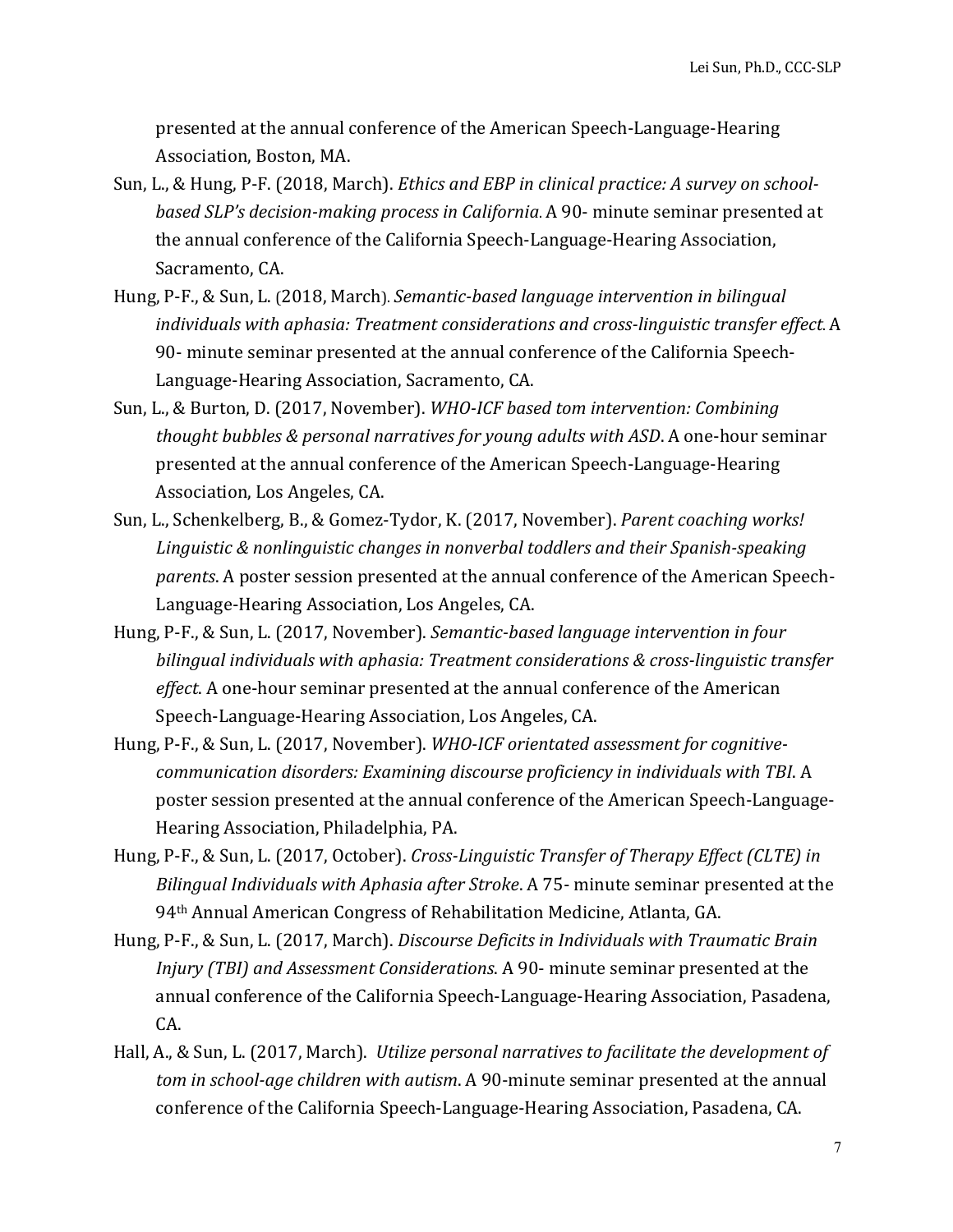- Chipinka, M., Vento-Wilson, M., & Sun, L. (2017, March). *The effects of shared book reading* on language and narrative development for AAC users. A 90- minute seminar presented at the annual conference of the California Speech-Language-Hearing Association, Pasadena, CA.
- Hung, P-F., & Sun, L. (2016, November). *Discourse assessment after traumatic brain injury: The correlation between cognitive functions & communication competence.* Poster session presented at the annual conference of the American Speech-Language-Hearing Association, Philadelphia, PA.
- Hung, P-F., & Sun, L. (2016, November). *Cross-linguistic transfer of therapy effect (CLTE)* in *three bilingual individuals with aphasia.* A one-hour seminar presented at the annual conference of the American Speech-Language-Hearing Association, Philadelphia, PA.
- Sun, L., & Hall, A. (2016, November). *Utilize personal narratives to facilitate the development of tom in school-age children with autism.* A one-hour seminar presented at the annual conference of the American Speech-Language-Hearing Association, Philadelphia, PA.
- Sun, L., & Macias, R. (2016, November). *Examining the development of Theory of Mind through language: implications for assessment and intervention*. A one-hour seminar presented at the annual conference of the American Speech-Language-Hearing Association, Philadelphia, PA.
- Hung, P-F., & Sun, L. (2016, November). *The correlation between cognitive functions and communication competence following traumatic brain injury.* A 75- minute seminar presented at the 93<sup>rd</sup> Annual American Congress of Rehabilitation Medicine, Chicago, IL.
- Hung, P-F., & Sun, L. (2016, August). *Examining discourse proficiency following traumatic brain injury: A comparison study of narrative and expository.* Poster session presented at the 30th World Congress of the International Association of Logopedics and Phoniatrics (I.A.L.P.), Saggart, Co Dublin, Ireland. (International)
- Sun, L., & Macias, R. (2016, April). *Examining the development of Theory of Mind through language: Assessment and intervention.* A 90- minute seminar presented at the annual conference of the California Speech-Language-Hearing Association, Anaheim, CA.
- Sun, L., Schenkelberg, B., Gomez-Tydor, K., Cook, K., West, M., & Kristina, L. (2016, April). The benefit and challenge of parent coaching: A clinical study examining linguistic and *behavioral changes in Spanish-English speaking toddlers and parents.* A 90- minute seminar presented at the annual conference of the California Speech-Language-Hearing Association, Anaheim, CA.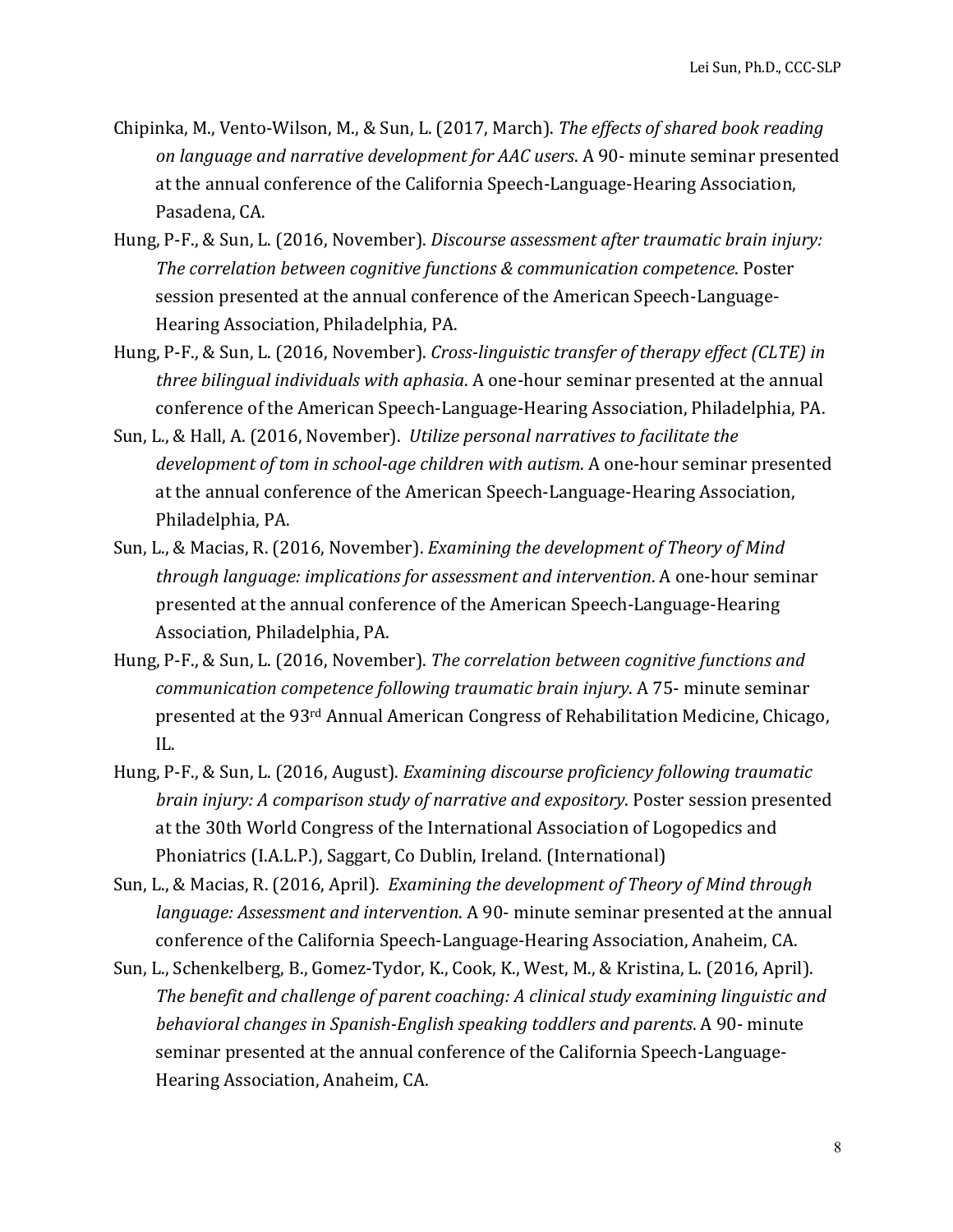- Hung, P-F., Sun, L., Petrasanta, K., & Ancheta, L. (2016, April). *Discourse management following traumatic brain injury: A comparison study of narrative and expository* discourse. Seminar session presented at the annual conference of the California Speech-Language-Hearing Association, Anaheim, CA.
- Sun, L. (2015, November). *Examining Theory of mind development through language in* typically developing children, children with language disorders and children with *autism.* A one-hour seminar presented at the annual conference of the American Speech-Language-Hearing Association, Denver, CO.
- Hung, P-F., & Sun, L. (2015, November). *Discourse management following traumatic brain injury: A comparison study of narrative and expository discourse*. A one-hour seminar presented at the annual conference of the American Speech-Language-Hearing Association, Denver, CO.
- Sun, L. (2015, March). *Examining Theory of Mind development through language in typically* developing children, children with language disorders and children with autism. A 90minute seminar presented at the annual conference of the California Speech-Language-Hearing Association, Long Beach, CA.
- Sun, L., Willits, L., Fort, W., Lopez, K., & Schenkelberg, B. (2015, March). *Facilitate young children's language development through parent coaching-Two small sample studies in young children with wide disabilities*. Poster presented at the annual conference of the California Speech-Language-Hearing Association, Long Beach, CA.
- Sun, L. (2014, March). Mental state verbs: A window to examine language competence and *Theory of Mind.* A 90-minute seminar presented at the annual conference of the California Speech-Language-Hearing Association, San Francisco, CA.
- Sun, L. (2013, March). *Mental state verbs and abstract nouns:* What do they tell us in *language development and disorders.* A 90-minute seminar presented at the annual conference of the California Speech-Language-Hearing Association, Long Beach, CA.
- Sun, L., & Nippold, M. (2011, November). *Abstract nouns in narrative and expository writing in school-age children*. A one-hour seminar presented at the annual conference of the American Speech-Language-Hearing Association, San Diego, CA.
- Sun, L., & Nippold, M. (2010, November). *Creative writing in children & adolescents: Development of metacognitive verbs.* Poster presented at the annual conference of the American Speech-Language-Hearing Association, Philadelphia, PA.
- Sun, L., & Nippold, M. (2010, June). *Metacognitive Verbs in Narrative Discourse:* Development in Children and Adolescents. A 20-minute seminar presented at the Child Language Seminar, City University, England.
- Nippold, M., & Sun, L. (2007, July). *Comprehending morphologically complex words: A*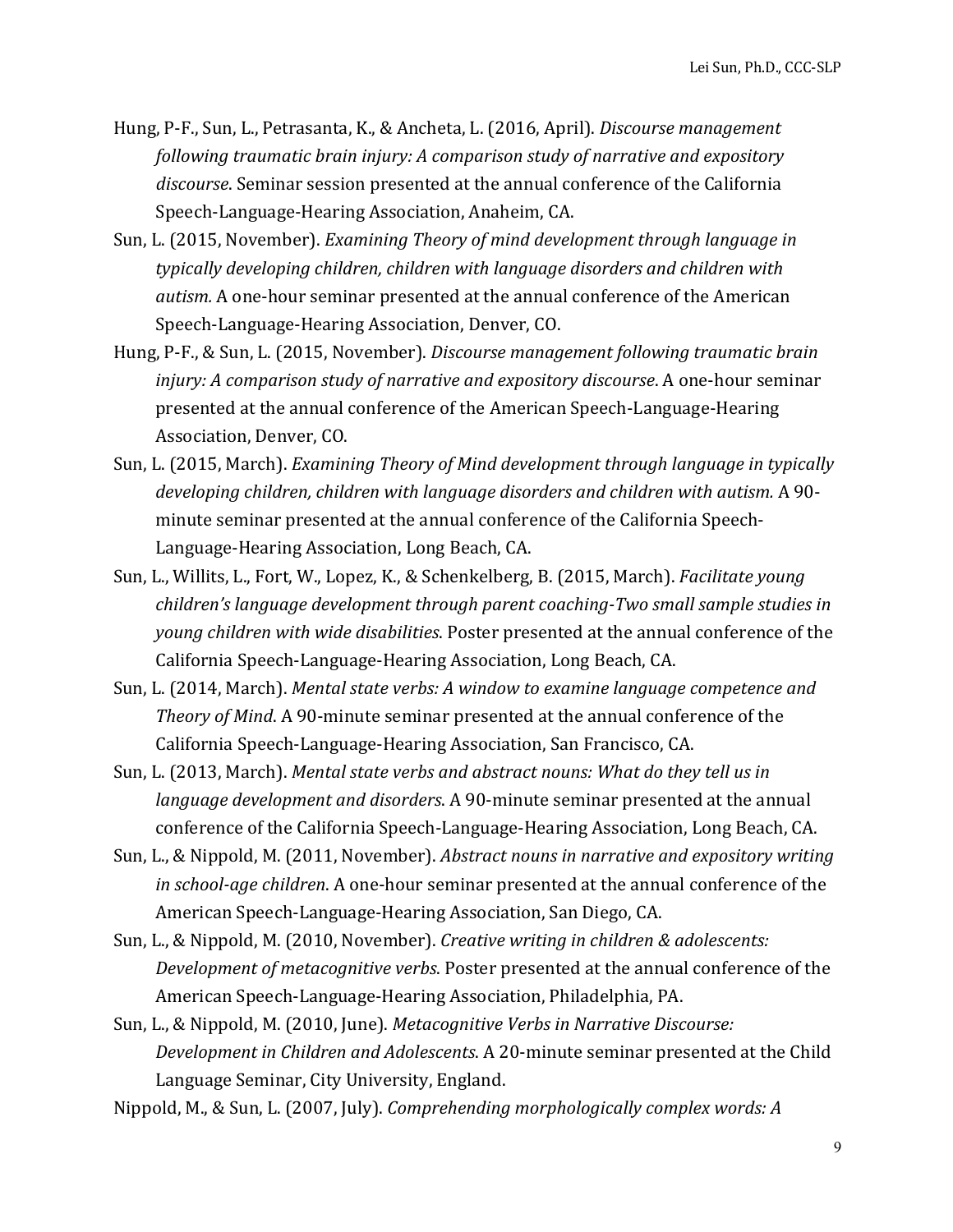developmental study of children and adolescents. Poster presented at the 30th annual Child Language Seminar, University of Reading, England.

- Nippold, M., Schwarz, L., Duthie, J., & Sun, L. (2007, July). *Mental imagery of figurative expressions: A developmental study of children, adolescents, and adults*. Poster presented at the 30th annual Child Language Seminar, University of Reading, England.
- Nippold, M., Schwarz, L., Duthie, J., & Sun, L. (2006, November). *Figurative language comprehension and mental imagery: A developmental study*. Poster session presented at the annual conference of the American Speech-Language-Hearing Association, Miami, FL.

#### **INVITED PROFESSIONAL PRESENTATIONS**

- Sun, L., & Hung, P-F. (2021, May). *Incorporate ethics and evidence-based practice in SLP's clinical decision-making process across settings*. A 60-minute workshop presented at the Santa Clara County Speech-Language-Hearing Association, Virtual workshop.
- Sun, L. (2021, February). *Examining our unconscious bias: From training to clinical practice in SLP*. A 60-minute presentation at the National Student Speech, Language, Hearing Association Annual Conference hosted by California State University, Sacramento, Virtual workshop.
- Sun, L. (2020, August). *It's hard to be what I can't see: Creating more inclusivity in our field.* A 90-minute panel discussion at the California Speech-Language-Hearing Association Convos, Virtual workshop.
- Sun, L. (2017, July). *Theory of mind and language*. A 90-minute summer virtual colloquium presented to bilingual oral language and literacy development (BOLLD) doctoral program at Florida State University, Tallahassee, FL.
- Hung, P-F., & Sun, L. (2016, October). *Assessment and treatment considerations of cognitivecommunication rehabilitation in mild traumatic brain injury/ concussion.* A 3-hour workshop presented at the California Speech-Language-Hearing Association District 7 and 10, Pomona, CA.

#### **MASTER'S THESES DIRECTED**

- Kranich, E. (2018). Parents' Perspective on Their Child's Use of Voice Output Communication Aids: Challenges, Benefits, and Missing Pieces. Unpublished master's thesis, California State University Long Beach, Long Beach, CA.
- Orozco, V. (2017). Experience with Accessing Education Resources and Special Education Services: Perspectives from Latino Parents Who Have Children with Autism Spectrum Disorders. Unpublished master's thesis, California State University Long Beach, Long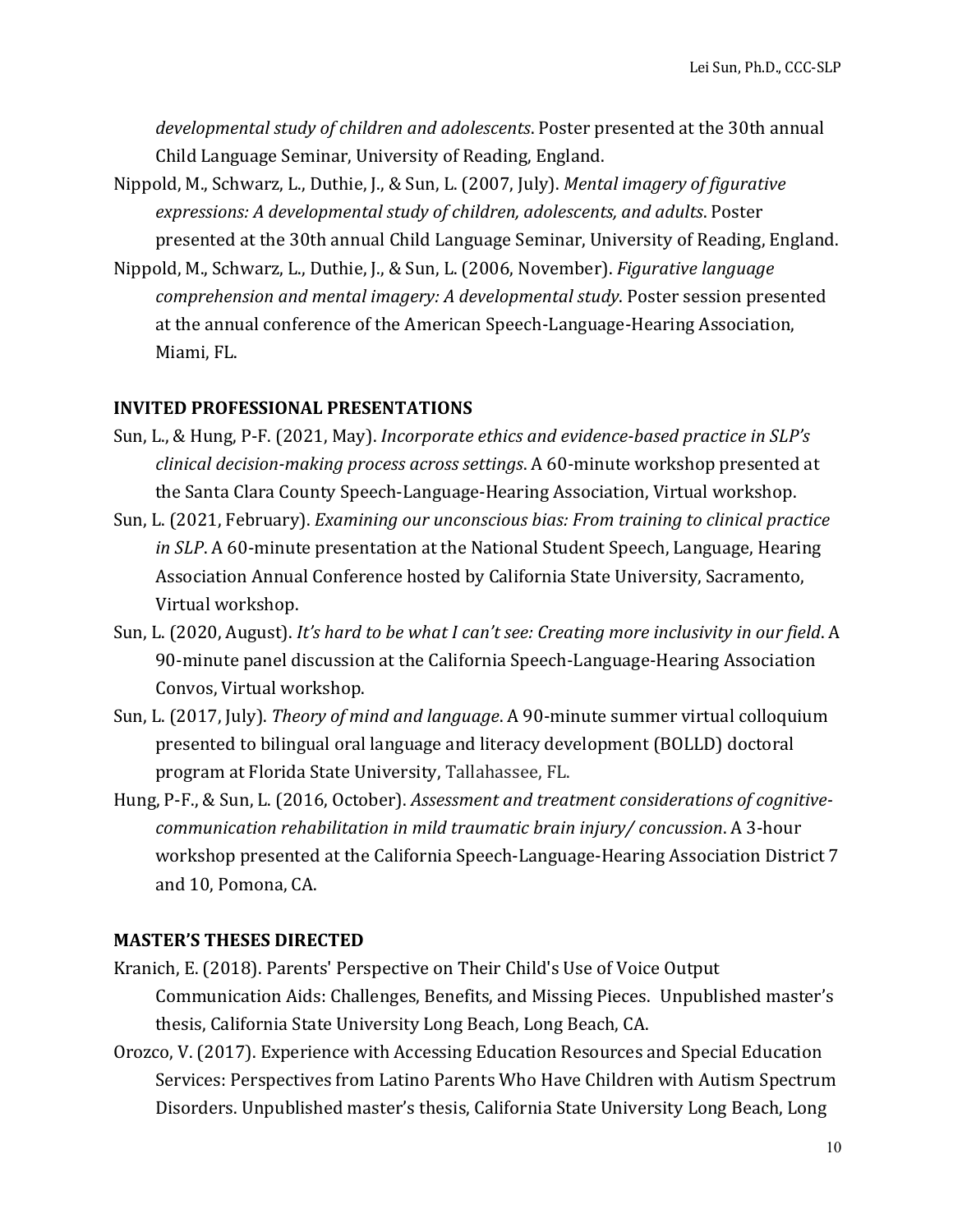Beach, CA.

- Johnson, D. (2017). The Perceived Roles of Speech-Language Pathologists, Reading Specialists, and General Education Teachers in the Intervention of Reading Comprehension and Decoding for Elementary School Students. Unpublished master's thesis, California State University Long Beach, Long Beach, CA.
- Chipinka, M.  $(2016)$ . The effects of augmented input on receptive and expressive language for native augmentative and alternative communication (AAC) users during shared storybook readings. Unpublished master's thesis, California State University Long Beach, Long Beach, CA.
- Hall, A. (2016). Increasing the use of mental state terms in personal narratives of adolescents with autism spectrum disorders. Unpublished master's thesis, California State University Long Beach, Long Beach, CA.
- Macias, R. (2016). The effectiveness of mental state discourse embedded into shared storybook reading on the development of Theory of Mind: An examination of children with language impairments and autism spectrum disorder. Unpublished master's thesis, California State University Long Beach, Long Beach, CA.
- \*\*Raquel Macias won the 2016 College of Health and Human Service Outstanding Thesis *Award.\*\**
- Schenkelberg, B. (2016). Examining the effectiveness of a parent training and coaching program: A case study of a toddler with a developmental delay. Unpublished master's thesis, California State University Long Beach, Long Beach, CA.
- Willits, L. (2014). Parent training for parents of preschool- and school-age children with language deficits: A pilot study in enhancing children's vocabulary growth and parents' perceptions, strategies, and knowledge. Unpublished master's thesis, California State University Long Beach, Long Beach, California

### **GOVERNANCE AND SERVICE**

#### **DEPARTMENT**

| $2020 -$    | Graduate advisor, Speech-Language Pathology                      |
|-------------|------------------------------------------------------------------|
| 2019-2020   | Department Chair, Speech-Language Pathology                      |
| 2019 Spring | SLP point person, Translation Studies Minor (TRST) in Speech-    |
|             | Language Pathology B.A.                                          |
| 2018-2019   | Chair, Department Chair Search Committee                         |
| 2017 Fall   | DSS evaluator for Chinese-English speaking students who struggle |
|             | academically                                                     |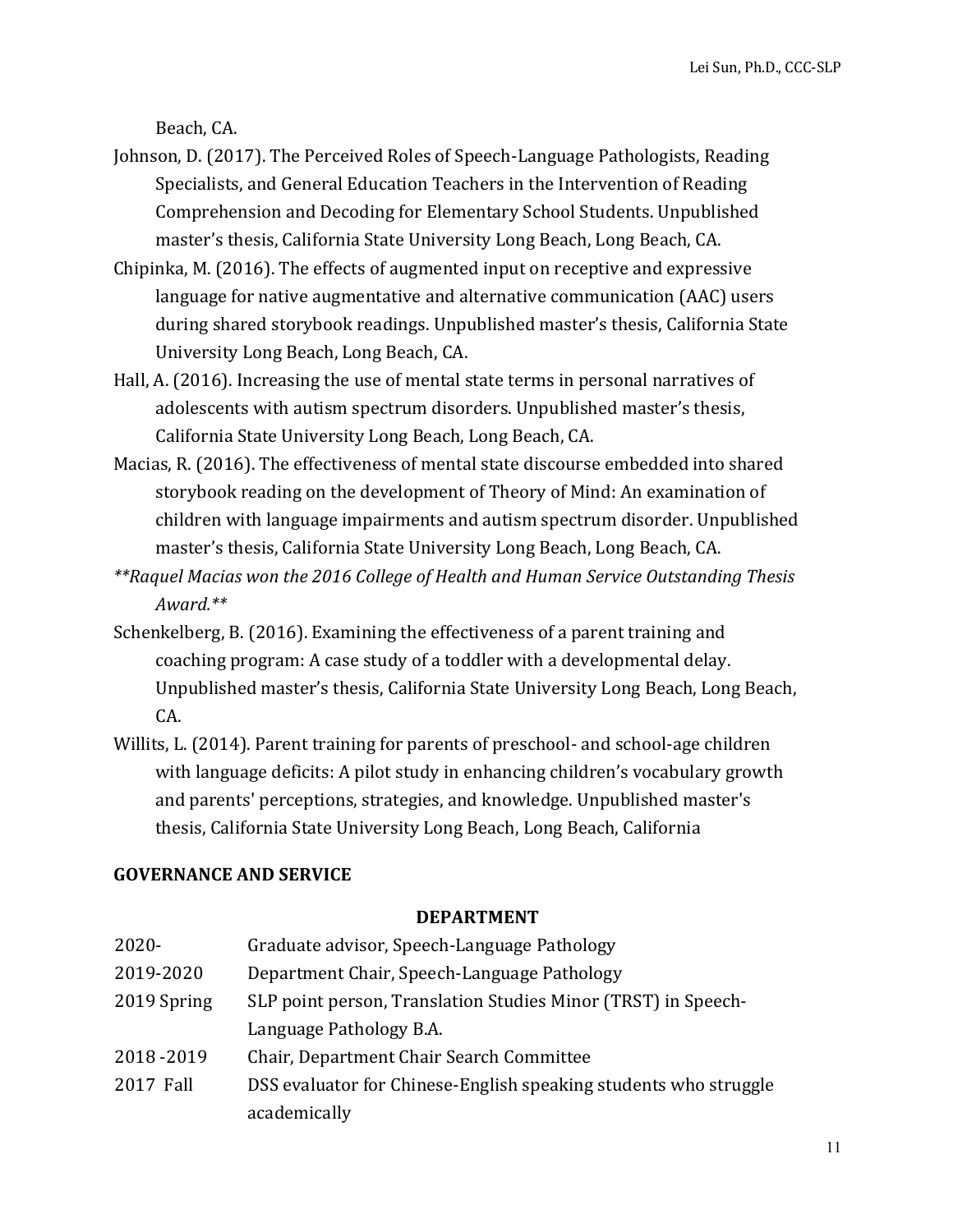- 2012- present Comprehensive exams test development and grading-Child Section 2016 -2019 Undergraduate Mentor 2015 -present Curriculum Committee (Committee Chair 2020-) 2011 -present Admissions and Standards Committee 2011 -present Tenure-Track/Full-Time Lecturer Search Committee 2017 -2018 Reappointment, Tenure, and Promotion Committee 2011 -2016 Faculty Advisor, National Student Speech-Language-Hearing Association (NSSLHA) at CSULB 2012 -2013 Undergraduate Mentor
- 2011 -2012 Department Website Coordinator

#### **COLLEGE**

- 2020- SLP Department Representative, Graduate Council, College of Health and Human Services (CHHS)
- 2018 Fall Chair, CHHS Prevention/Health Care Task Force
- 2015-2019 SLP Department Representative, Educational Policy Council (EPC), College of Health and Human Services (CHHS)
- 2017-2018 Chair, Awards and Scholarship Committee, College of Health and Human Services (CHHS)
- 2016-2017 Member, Awards and Scholarship Committee, College of Health and Human Services (CHHS)
- 2013 -2015 SLP Department Representative, Faculty Council, College of Health and Human Services (CHHS)

#### **UNIVERSITY**

| 2017-2020 | <b>CHHS</b> representative, Graduation Writing Assessment Requirement |
|-----------|-----------------------------------------------------------------------|
|           | Committee (GWARC)                                                     |
| 2016-2019 | <b>CHHS</b> representative, Honors Advisory Council                   |
| 2015-2018 | Reviewer, Ukleja Center Pedagogical Ethics & Ethics Research review   |
|           | committee                                                             |
| 2016-2017 | CHHS representative, Curriculum and Educational Policies Council      |
|           | (Alternate)                                                           |

#### **PROFESSIONAL**

- 2020- Co-President, ASHA Asian Pacific Islander Caucus
- 2019- Member, Diversity and Inclusion Committee, California Speech-